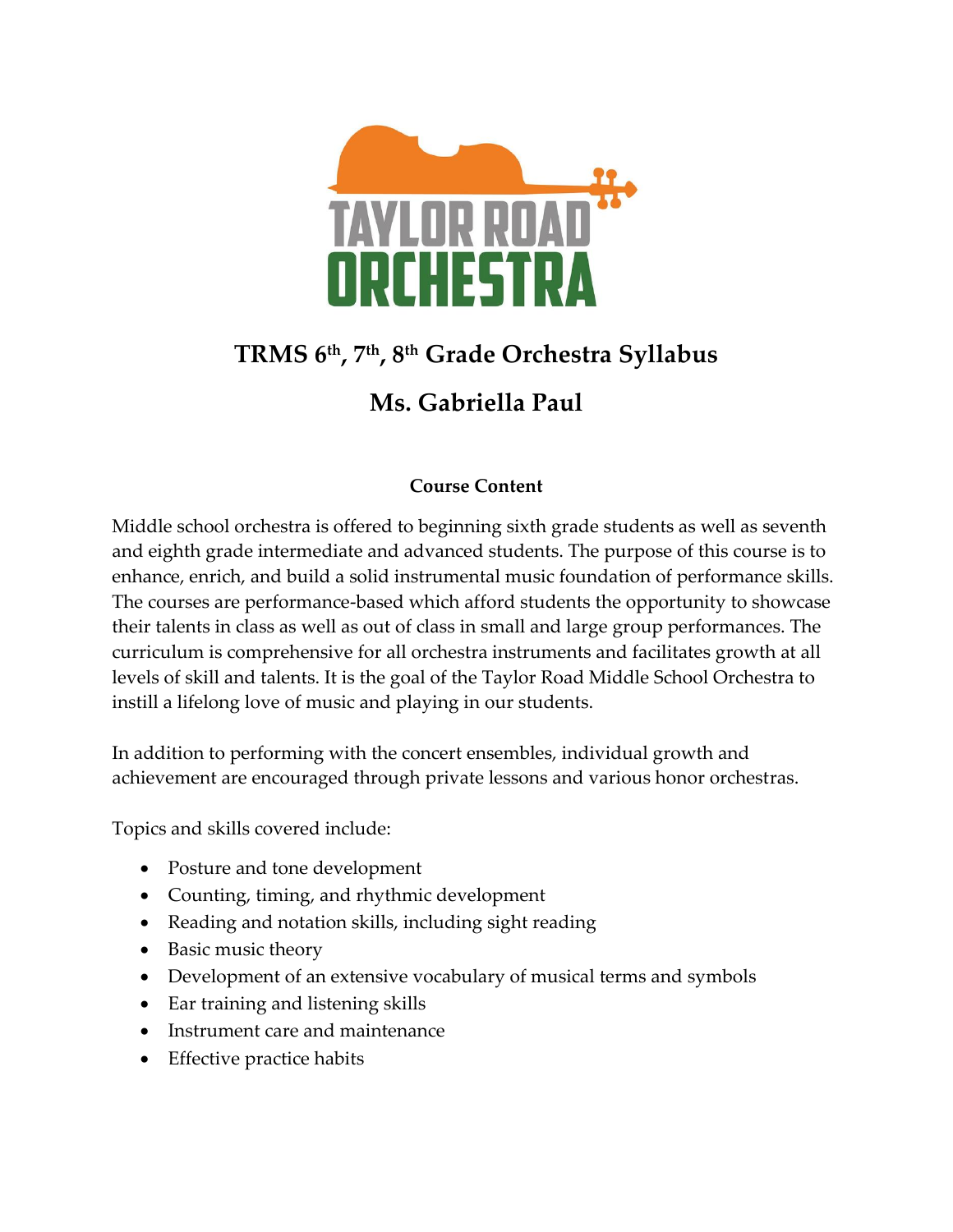Students in orchestra perform in public concerts scheduled throughout the year. The curriculum for  $7<sup>th</sup>$  and  $8<sup>th</sup>$  grade is designed for students with previous orchestra experience. Students with no prior experience are welcome to join orchestra in the  $6<sup>th</sup>$ grade as beginners. Beginners may choose from one of four instruments to learn: violin, viola, cello, or bass.

#### **Standards**

The Taylor Road Orchestra program curriculum conforms to the Georgia Performance Standards (GPS) for Music Education, which is drawn from national standard as outlined by NAfME, The National Association for Music Education. The standards are listed as follows:

**Creating:** Improvise, compose, and arrange music within specified guidelines.

**Performing:** Sing alone or with others. Perform on instruments through a varied repertoire of music, alone and with others. Read and identify elements of notated music.

Responding: Listen to, analyze, and describe music. Respond to music and music performances of themselves and others.

**Connecting:** Understand relationships between music, other arts, other disciplines, varied contexts, and daily life.

#### **Resources**

- **6 th Grade:** Essential Elements for Strings, Book 1, Grade ½ and 1 orchestra literature, supplemental materials as distributed in class
- **7 th Grade:** Essential Elements for Strings, Book 2, Grade 1 and 2 orchestra literature, supplemental materials as distributed in class
- **8 th Grade:** Essential Elements for Strings, Book 2-3, Grade 3 and 4 orchestra literature, supplemental materials as distributed in class.

#### **Daily Classroom Rules and Expectations**

1. Be on time to class and early to every rehearsal and performance.

2. Bring the materials you need- your instrument, music, and a pencil- and not the ones you don't: phones, work for another class, food/ drink (other than water), or other distractions.